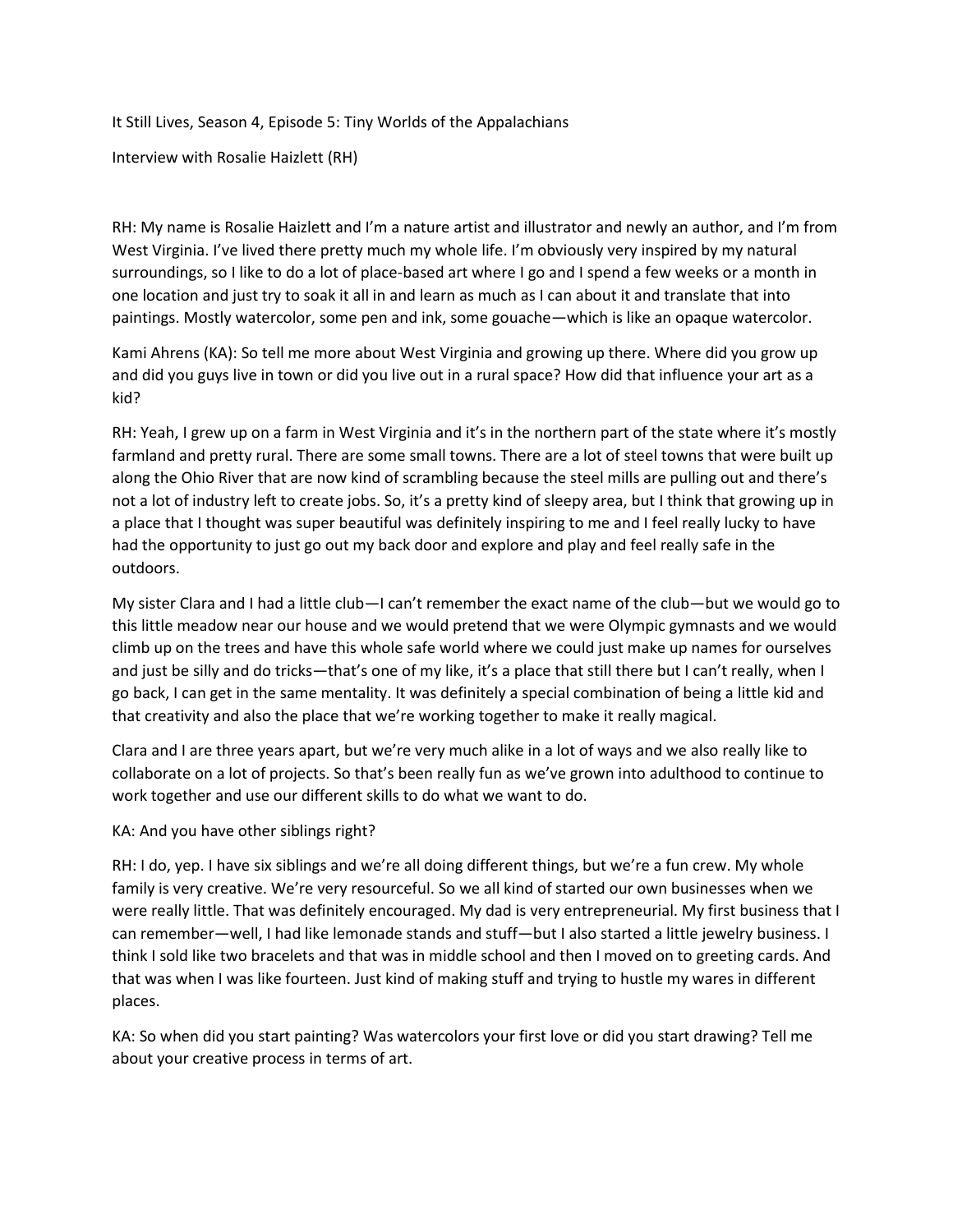RH: So I think my first medium with art was probably crayon. That's like everyone's start. Probably playdo and then just like slowly getting more and more extravagant with things. Like I wouldn't just stop at making a play-do snake like my friends would. I would like turn it into a whole family of play-do people, and then I would like, I definitely did some claymations where I like watched "Wallace & Grommet" or some sort of Claymation show, and I was like, "This is so cool that people get to play with play-do for a living." I think it was actually clay. So I've just always like to make things and it's funny, even when I am able to look at other people's art and really admire and be like, "That's so cool." But there's also part of me that's like, "I want to make that too." And I think what really stuck for me, the medium that really stuck for me, was mostly drawing and then adding in watercolor. And I love watercolor because it dries really quickly and it's very portable. It's not messy, it doesn't smell bad, it doesn't have any toxins that I know of. It's very versatile and can easily be added into something and totally change the way that a drawing looks. So that's kind of what I've stuck with throughout my life and just put a lot of hours into developing those skills and I also do branch out to other things here and there, but I kind of keep coming back to watercolor.

KA: Can you tell me about how you built up your business now? 'Cause I know that you sell your work, you've partnered with a lot of different organizations, and you've also started teaching classes, so when did all that start and just tell me how you started to grow that business?

RH: I think I actually started growing my business when I was fourteen when I came up with my very first greeting card line, which was actually 1920s flappers. They're totally different from my style now but that was the first time that I had that experience of packaging a product, coming up with a slogan and a brand name and came up with some sort of little logo. And watching somebody buy my work for the first time, I remember overhearing a couple of ladies at this little Christmas bazaar talking about one of the flapper cards that I'd made and they were just like, "Oh, this will be perfect for this person." And I was just like, just so shocked that this person that didn't know me was buying my art to give to a friend. And it wasn't because they felt bad for me because I was fourteen, they really liked it. and I think it made me realize that I could make things that I liked that other people would be excited about too. And so, since then, I've just little by little spread the word. Throughout high school I did home portrait commissions and caricatures of ladies in my church that they would pay me for—they were like \$10 a piece or something. And pet portraits and all sorts of stuff. And then throughout college, I took on a couple of freelance jobs. Most of them were logos and branding, but I'd always throw in like some sort of hand-drawn thing to make it feel like it was my style. And then about two years after I graduated from college is when I decided to try my darndest to be a full-time artist. And it worked out. So that was about four years ago, almost four years ago, that I started doing it full time. and I wasn't sure if it would last, I just decided that I'd give six months or so. I had a little tiny bit of savings, but enough to make it work. And it was very slow going in the beginning. It started with like an etsy shop that didn't get a lot of hits and commission work that was pretty regular, but it was like really low-paying jobs. And then just kind of saved every penny and stuck with it and things have slowly built up to feel like a really, a career that I don't have to worry about. I feel really confident that even as things change, marketing methods change and taste changes and style changes, that I'll be able to adapt and keep doing it, because I really love it.

My very first artist residency—and I've done a handful of them now—was with Great Smoky Mountains National Park. And that was in June of 2018. And that was a super pivotal time and it was actually really cool 'cause two days ago, I went back to the park. It was the first time since that residency that I'd been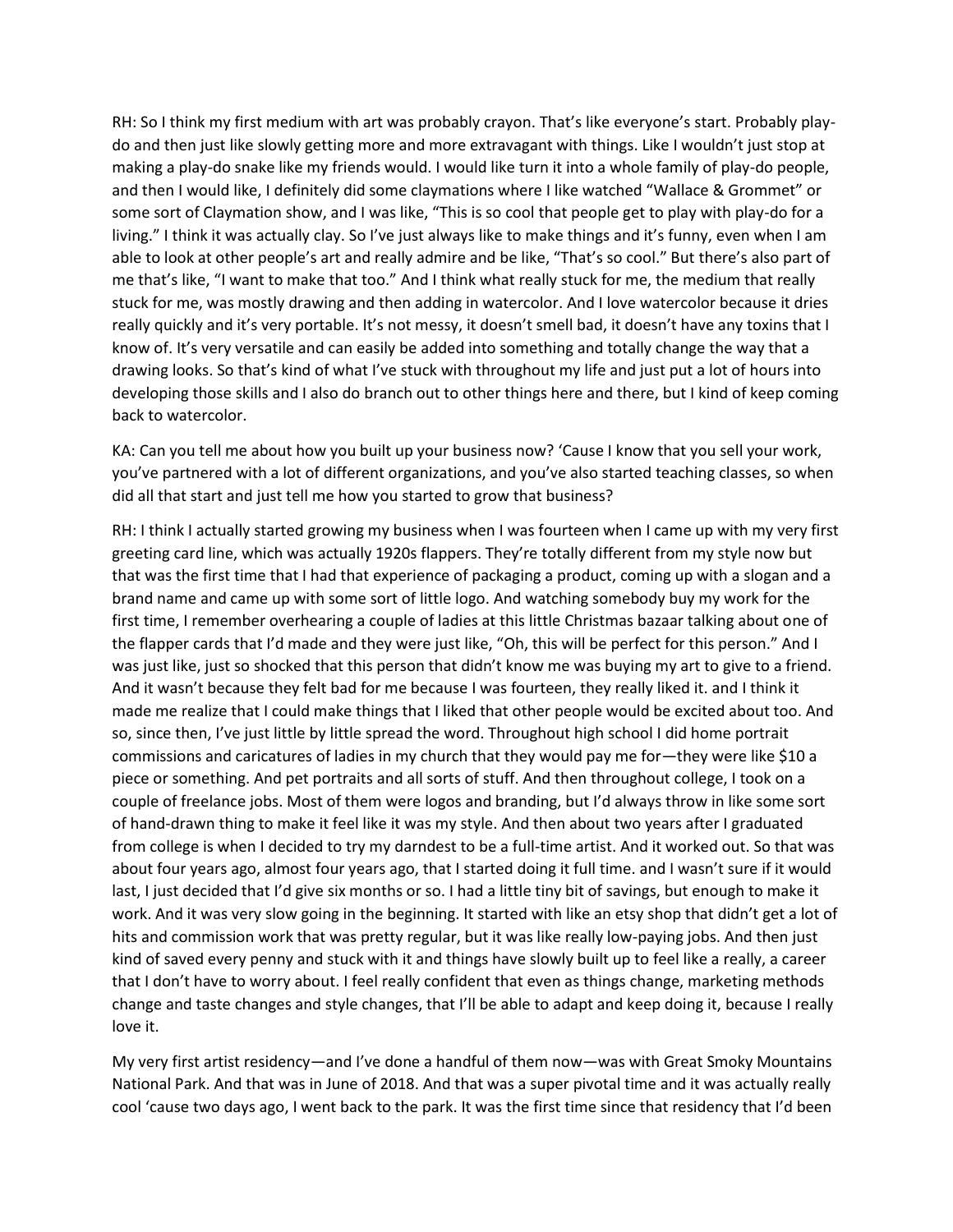there. And I was reflecting on how that experience was just so huge. 'Cause it was right before I decided to go full time. I quit my job as an AmeriCorps Vista graphic designer doing communications work and I did the residency and after that I went home and did it full time. So that residency gave me about five weeks in the park. I lived in ranger housing and I got to go exploring and do a lot of solo hikes and meet park rangers who taught me some things about local flora and fauna, and then I painted what I saw and I shared it with people and made a little series of fine art prints with the work while I was there. And that was the first time that like a large number of people saw my work and seemed to resonate with it because I had the opportunity to share what I was up to on the social media page for the park and that was just really validating to know that I love painting things in nature and I love going out and finding my own subjects to paint. And all these other people resonate with those same subjects as well, but maybe they don't have the painting skills to paint it themselves, but they also love that flower or whatever it is. So they were really excited to see my interpretation of it and yeah, it was just a hugely impactful time.

I also taught my first nature illustration workshop there to some park rangers and interns and when I came home, I started teaching more workshops like that because I felt like it was a skill that I could share with others that they could then go out and paint what they see too.

And then the Smithsonian internship, well it started out as an internship. And that was around the same time that I did that residency and actually I saw that it was this virtual internship that was listed and they wanted somebody—they wanted a group of students or recent graduates to collect stories of people that are involved in ginseng conservation in the Appalachian region specifically. And also like storytelling surrounding it and folklore and all of that. So I talked about it with my sister Clara and we were like maybe we could be the bridge between what, the stories that are collected and the public. We applied and we got it and that was really cool. We got to meet some different people in our own community in West Virginia and then beyond, who grew up harvesting ginseng and selling it or conserving it and educating about it. and it was just a really fun way to meet people that we wouldn't otherwise have gotten to know. A lot of them are older people that we don't really have too much in common with anymore, but it was this automatic sense of like camaraderie that we're all interested in this same plant. And so we were able to produce, I think over the past couple of years—because we continued to work with Smithsonian after that. After the internship ended, they asked us to come on as contractors to continue making a few more videos for the website and we worked with them for a couple more years. And we made maybe six or eight videos.

KA: How did those two experiences, since they're both kind of rooted in Appalachia, did they resonate with you in a special way or help you understand part of yourself better or your communities better?

RH: Yeah, I think so. I think that, especially, I think the most profound conversation with a guy who lived in my county, still lives in my county, in the northern panhandle of West Virginia who has made most of his living from trapping and foraging and hunting. He's just like a wild man. And he's still there, he's still alive. And I kind of thought that was a thing that had completely fallen by the wayside. I didn't know that people were actually still doing that and also in that part of the state, because it's close to Pittsburg—it's about an hour from Pittsburg—it's still rural, but it's not like the heart of the mountains. So it was still cool to know that even people in that area were living off the land.

KA: What are some things that you tell your students in terms of like, do you focusing on observing your environment differently or, you know, what's one thing you have found that's helped people significantly in terms of approaching nature from an artist's perspective?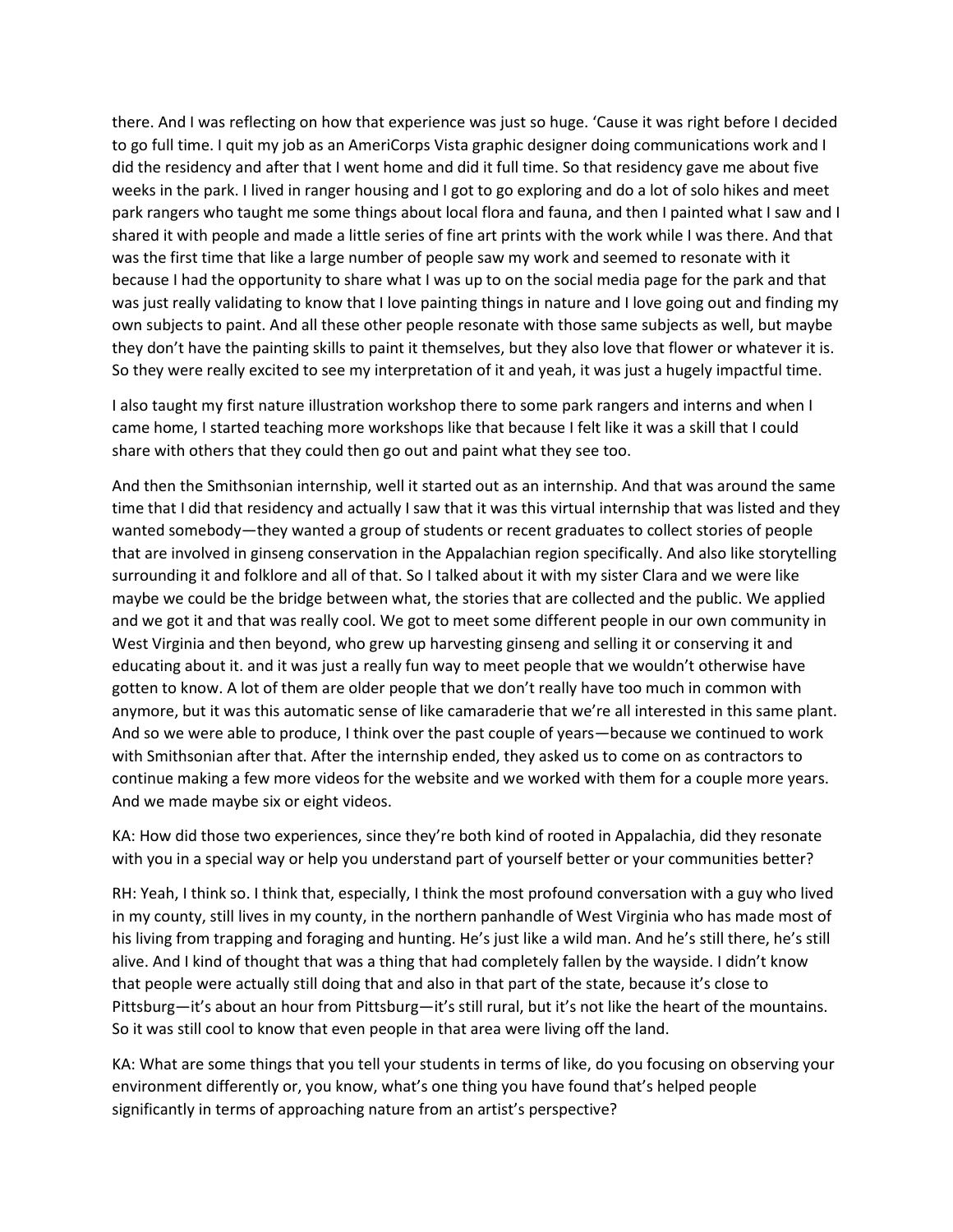RH: I think one of the lessons that I try to convey with my workshops is that you don't need to be going elsewhere to look for inspiration or to be always looking for super impressive aspects of nature in order to be inspired, and in order to create something really cool that's inspired by nature. So for a lot of my workshops, we focus on kind of the ordinary things and we look at them in different ways, so sometimes we'll start out with a circle and then we'll look really closely at a small object that we find on a nature walk and zoom in on that texture. And then just only paint or draw the texture. And it could be something really ordinary like a pinecone, but when you look at it at a really close up scale, it suddenly looks really interesting and unique. I think one of the most important messages that I try to communicate is that you can find beauty and you can find contentment wherever you are as long as you have your eyes open to it and you don't have a lot of preconceived expectations of the outdoors. You just go into it with an open mind and knowing that if you look closely enough at anything, you can find something interesting there.

KA: Have you gotten feedback from people? Have these classes or your way of inspiring people, is that enabling them to experience their landscapes in different ways?

RH: Yeah, I actually released a video, like pre-recorded class in March of 2020. I'd been working on it for a few months and just happened to have it finished right as the pandemic was getting started. And especially during the first six months after I started teaching on Skillshare, which is a video platform for sharing skills. And it was a nature painting class. And so many people said that it helped them to experience little moments of joy even when they were limited to their own tiny little neighborhood or their own yard. Like they couldn't go travel places or go on their big hikes that normally make them really happy. I think it was really just kind of serendipitous timing and it really seemed to impact a lot of people. That was also the class that reached the most people around the world. Tons of people were sending me their projects and it was just this whole painted catalog of things people saw in their immediate surroundings and liked. And that was so rewarding to me too and it helped me get through the pandemic too because I kept seeing just people kind of falling in love with their local surroundings.

I think that starting to teach the skills that I have been learning my whole life helped me to gain more appreciation for being a beginner, because I teach a lot of people who are middle aged or elderly and they don't feel comfortable or confident at all with their art skills. And so I think I've just liked gained empathy for that feeling and I've also tried to become a beginner again in other activities, like playing the fiddle and rock climbing have been two things that I've picked up in the past couple of years. And I feel like I got a late start with both of them because a lot of people that are really good at those things have started when they were really young. So I feel that like insecurity a lot. And sometimes I feel like why am I even trying because I'm never going to be like great. And I think it's sometimes nice to remember that you don't need to be great at everything. And sometimes there's a lot of joy in just like playing the same silly basic bluegrass song over and over again. And just knowing that it doesn't really matter that much.

So when I try to teach, I try to really—the people that want to get good at watercolor, I teach them a little bit differently from people that want to pursue nature journaling or something like that, because it's one thing, yeah, if you want to focus in on getting really good with painting, that's an awesome goal, but it's not like you need to to enjoy art. You can be a casual artist, you can get out a sketchbook every two months and sketch a moth that you saw. It can be just another activity that brings you joy.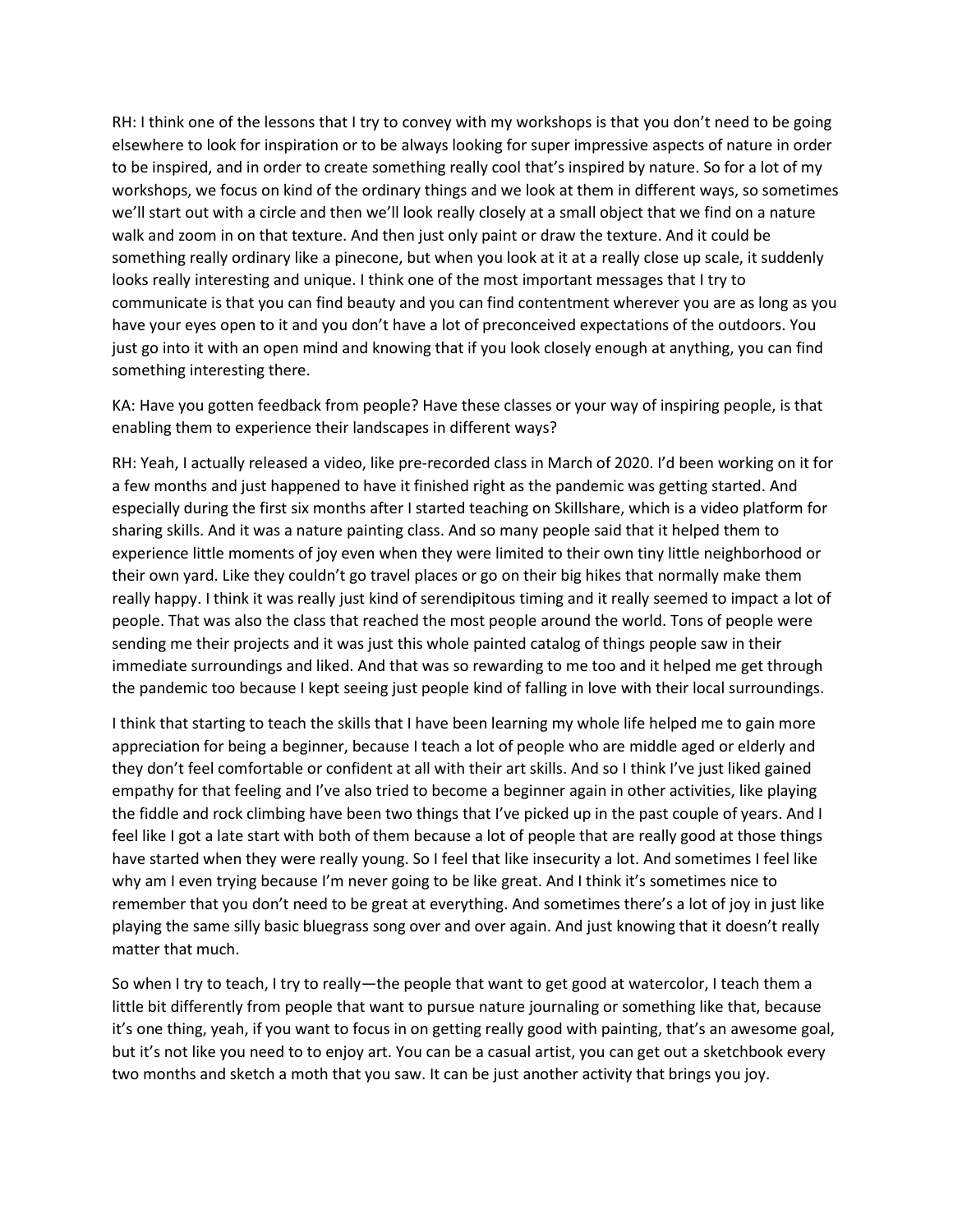KA: Yeah, absolutely. I think there's a lot to be said for just going through a creative process. There's a lot of reward for just taking yourself through the steps. Can we switch over to talking about your book project and what you're working on now?

RH: So the reason I'm in North Carolina right now is because I'm working on a new book which is focusing on the tiny plants, animals, and fungi that can be found throughout the Appalachian Mountain range. So the full range goes from—well, there are a few different definitions, but a lot of people agree that it goes from Northern Alabama to Newfoundland in Canada. So over the next six months—and we're about three and a half weeks in, my husband and I—we're traveling from south to north and spending a month in six different home bases along the Appalachian Mountain range and I'm doing a lot of day hikes to see what I can find. And I'm just trying to have that really open mindset. Like I try to teach, I'm trying to just go out and expose myself to new environments, see what I can find, see what piques my curiosity. I'm taking really good reference photos of those things and then I'm coming back and working from my photos and sketches to create really detailed watercolor illustrations that are zoomed-in versions of the tiny things that I saw in the woods. So the book is kind of—if you imagined what it would be like to be a snail and you're like exploring the woods as a snail and everything that we see as being really tiny is really big and amazing. It's kind of like trying to get you into that world of awe for the small things.

We've been here for about three and a half weeks and when we first got here, we wanted to kind of have the experience start in Northern Alabama where the mountains start. So we went to Talladega National Forest for a weekend and camped there and hiked through, I think it's called the Cheaha Wilderness. And then we have also gone to Great Smoky Mountains National Park and northern Georgia to Brasstown Wilderness and I've hiked several sections of the Bartram Trail, which is a really awesome local trail here that I didn't know about before coming here. And I popped on the Appalachian Trail and hiked up to Siler Bald. So many hikes. Yesterday, I don't even know where I went, but I went with a local botanist and I forget—I was just kind of following him, so I don't know where we were. I need to ask him where we actually went, but it was near Sylva. And he took me out and we looked for tiny worlds in a vertical bog, which is like a bog that's growing on the side of a waterfall or another seepy, rocky area. Been all over the place, I would say most days I've probably gone on a hike since I've been here, which is such a luxury.

I really enjoyed hiking in Talladega National Forest in Alabama and I think part of the reason I loved it so much is because I just hadn't really heard about Alabama as being a place that had a lot of natural beauty and the forest there is so big, I mean as far as you can see from some of those high points, it was all forest. And I just really like how, I think in Appalachia, part of the reason I'm doing this book, is that the word doesn't spread very far about these really awesome places and people kind of dismiss a lot of the states in the Appalachian region as, "Oh, they're behind the times." And West Virginia too. And so I feel that connection to places that, yeah, people don't really think of being beautiful and worth preserving and celebrating, so it's really cool to stumble upon them.

KA: Awesome, what kinds of things have you discovered in this part of Appalachia that maybe you weren't familiar with in terms of tiny worlds? Is there a particular species or plant that surprised you?

RH: I think the biggest surprise to me was the green anole, which is a little tiny lizard that apparently is in this whole southeastern area. They look like chameleons but they're not. But they do the same color changing show and I saw one in Alabama and I watched it go from brown to green because it ate a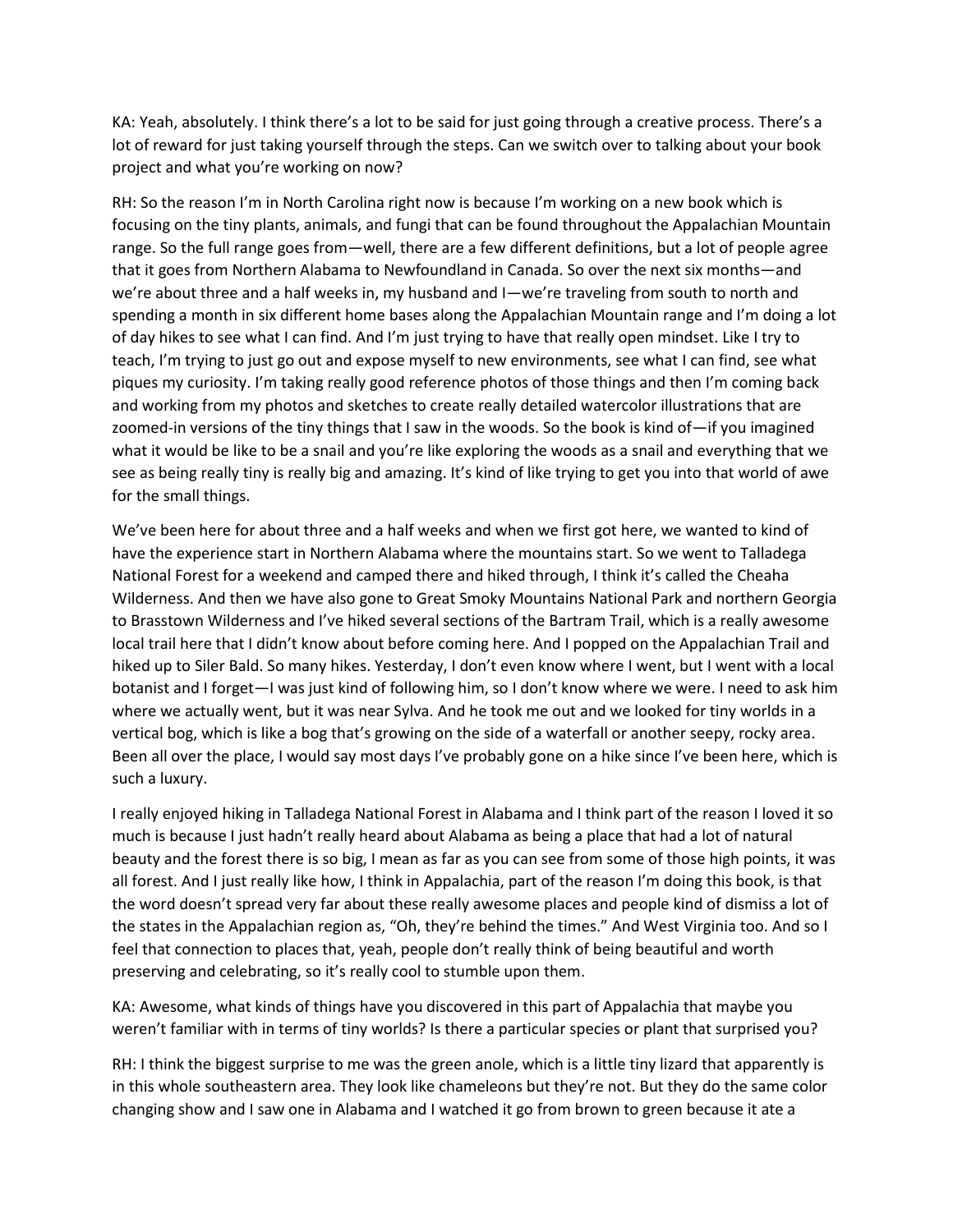beetle. And they change colors when their mood is affected or when they're trying to conserve heat because the temperature is too cold. so that was really cool because I was just taking videos and pictures of this little brown lizard and I thought to myself as I was taking the pictures, "Wow, this lizard is posing for me, this is super cool. I wish it was a different color because it would be more fun to paint." Literally as soon as I thought that, a beetle walked by. It pounced, it ate the beetle and immediately got super happy and turned green. And I was shocked and it was so cool. So that was I think the day after I came back from that hike, I started working on a painting of it with the before and the after, 'cause that was just a really cool surprise.

KA: Is there text in addition to the paintings? Are you talking about the species or are you focusing on the areas where you found them? Or are you talking about conservation messages? What's like the other theme of the book besides the tiny worlds?

RH: So the book is illustration focused, so every page has a huge, colorful, detailed painting, but then I also have text on every page that kind of talks about in first person what that encounter was like, 'cause I want to kind of bring people into my world of stumbling upon these things and feeling just the same enthusiasm that I felt when I saw them, so I kind of like set the scene with my words and talk about the weather that day or things that I was hearing or maybe what I was expecting to find, or what I was looking for that day. And then describing the encounter with the plant or the animal and talking a little bit about sounds that I heard they made or things I noticed about their behavior. And I'm also including bits and pieces of things that I've learned after I saw it and went back and researched it in my field guides or online or asked someone that's really knowledgeable about the subject.

## KA: Where are your other, what, five stops?

RH: So on I believe Sunday, we will head to the Shenandoah area to Virginia, it's near George Washington National Forest. And also the southern entrance to Shenandoah National Park. It's a really cool location, there's a lot of jumping off points there too. After that we will head up to south Central Pennsylvania. It's a little Appalachian Trail town, the trail goes right through there. A lot of the towns that we chose are really close to the Appalachian Trail because the trail follows a lot of the high point ridge lines. So we wanted to be as close to the peaks as we could be to get that full experience. So it'll be south Central Pennsylvania—there's just a few state forests around there. It's a pretty developed area, but I am curious, I always like a good challenge, and it seems like that spot, there's not as much endless forest. It'll take some of me really going out and being intentional of finding things there. After that, we'll be in the White Mountains of New Hampshire. And then Maine, near Baxter State Park, and then Quebec in the Notre Dame Mountains and then there's Newfoundland is our last stop for the month of September. And we'll be on the west coast in Grossmorn area.

KA: Very exciting. It's going to be quite the changes too as the seasons go on.

RH: Definitely. Yeah, it's been cool starting out with really early spring here and just having—like, when we first got here, there were only just a few things popping up. and it was kind of nice for me to just focus on a few things and really see everything just come alive while I'm paying really close attention to everything.

KA: When do you plan to have the book project finished and submitted for publication?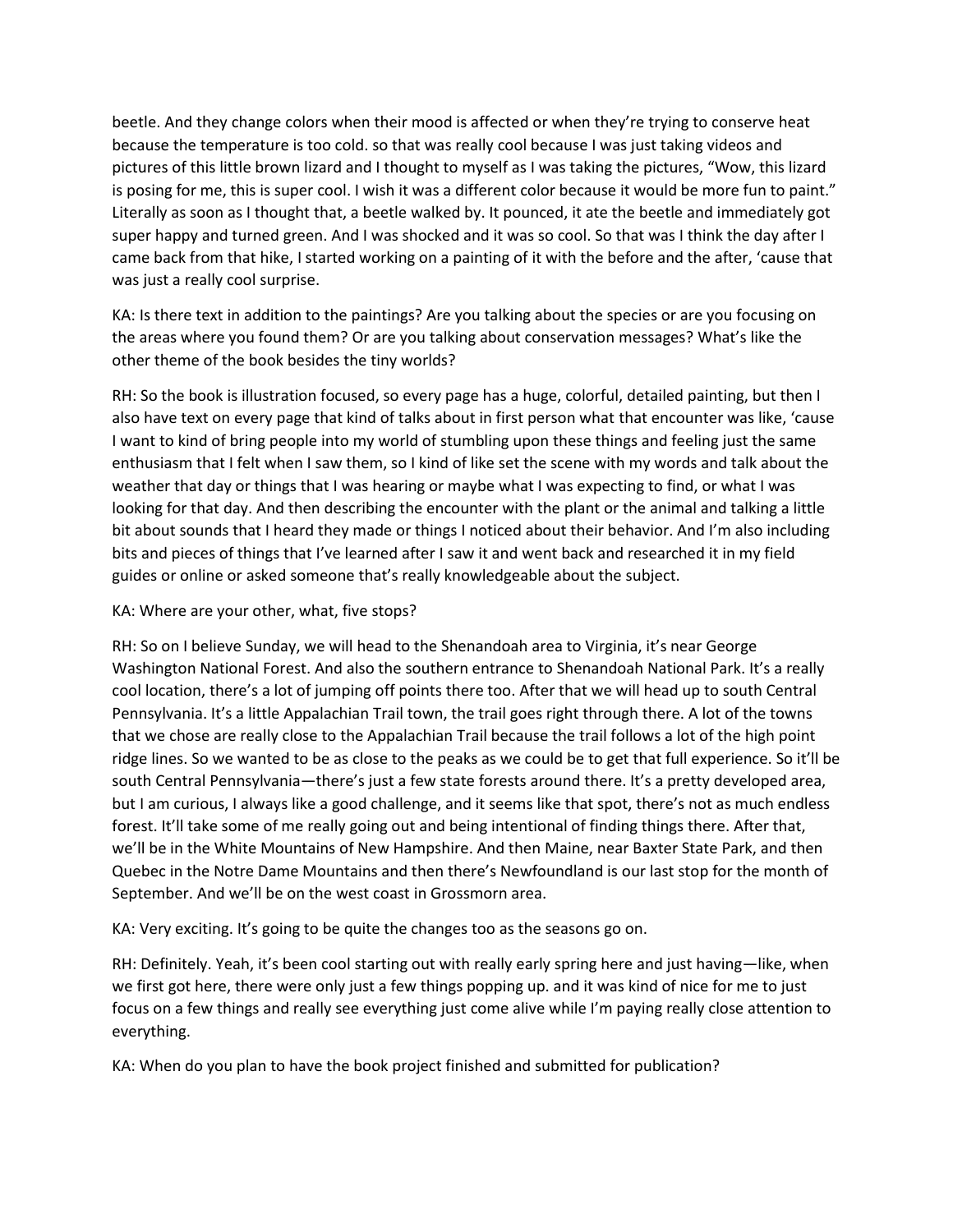RH: It has to be finished this winter, so I'll have a few months when I get back from the trip to do illustrations that I wasn't able to get done on the road and finish writing and do fact checking and all of that. It will come out in 2024. I would really like to have a traveling art show once the book is out. I think it would be cool to do like a book talk and book signing—also my sister is helping me make a short film about the project, so we could a little screening and also have a pop-up art show in a few different places around the Appalachian Mountains.

KA: Do you think that you'll keep with nature illustrations in the near future? Do you have other things up your sleeves?

RH: I think so, I feel like because a big part of my job now is just going out and being in nature and it's so life-giving for me. It's like, I can't imagine anything better for myself, I really love it. I love the combination of getting to be creative and getting to be outside. I think I can foresee myself, maybe just an idea I've been thinking about, I think it would be fun in the next few years maybe create some sort of like small brand or something around helping people unplug. So even when they're not necessarily outdoors, they could do a puzzle that has my art on it. that's something that I love to do because I love puzzles. Or, yeah, just making other products that help people to be still and enjoy being with loved ones. Maybe illustrating a nature board game or something like that. I'm always seeing other projects that other people are doing and I just think it would be really fun to do them myself.

KA: Well and how awesome that you were able to find this at such a young age, for an artist.

RH: Yeah, it's funny because I feel like I've been working towards this since I was really little. So people are like, "Oh, you're so young." And I'm like this has been my career for 20 years, that's how it feels to me because I've been doing it so long.

## KA: What does art give you as a person?

RH: I think that the creative process is just honestly just the perfect combination of challenging and fun. There's just something so rewarding about coming up with an idea and going through that hard, hard part. Like I'm enjoying this trip immensely but it's also really hard to be producing so many paintings. My goal is to have 100 different species represented in the book and each one takes a couple days at least. So it's like so many hours of painting and it's hard to stick with it, but I know I can do it. and the rewarding part that a comes when you get to hold that physical thing that you made. And also just seeing other people enjoy it. and I really hope that, especially with this upcoming book, I'm trying to make it something that families will really enjoy together. So it's not a kids' book but it's something that anybody of any age could pick up and feel like it's made for them. That's one of my goals.

KA: And what's something that you would share with anyone who wants to pursue a creative craft or different type of art? What's something that you would share with them that's been helpful to you as you've grown through this process?

RH: I think that something that's been really meaningful for me, especially as someone living in a rural state, has been to put a lot of effort into connecting with other creative people in your area. Even if you live in the mountains and the closest other artist is a couple hours away, you can still email them and ask to talk to them on the phone. And that's something that I really did a lot. When I was just starting out, I would say between the ages of 22 and 24, I was always just like trying to find people that I really admired that were in a similar situation. They weren't living in a big city somewhere where there are a